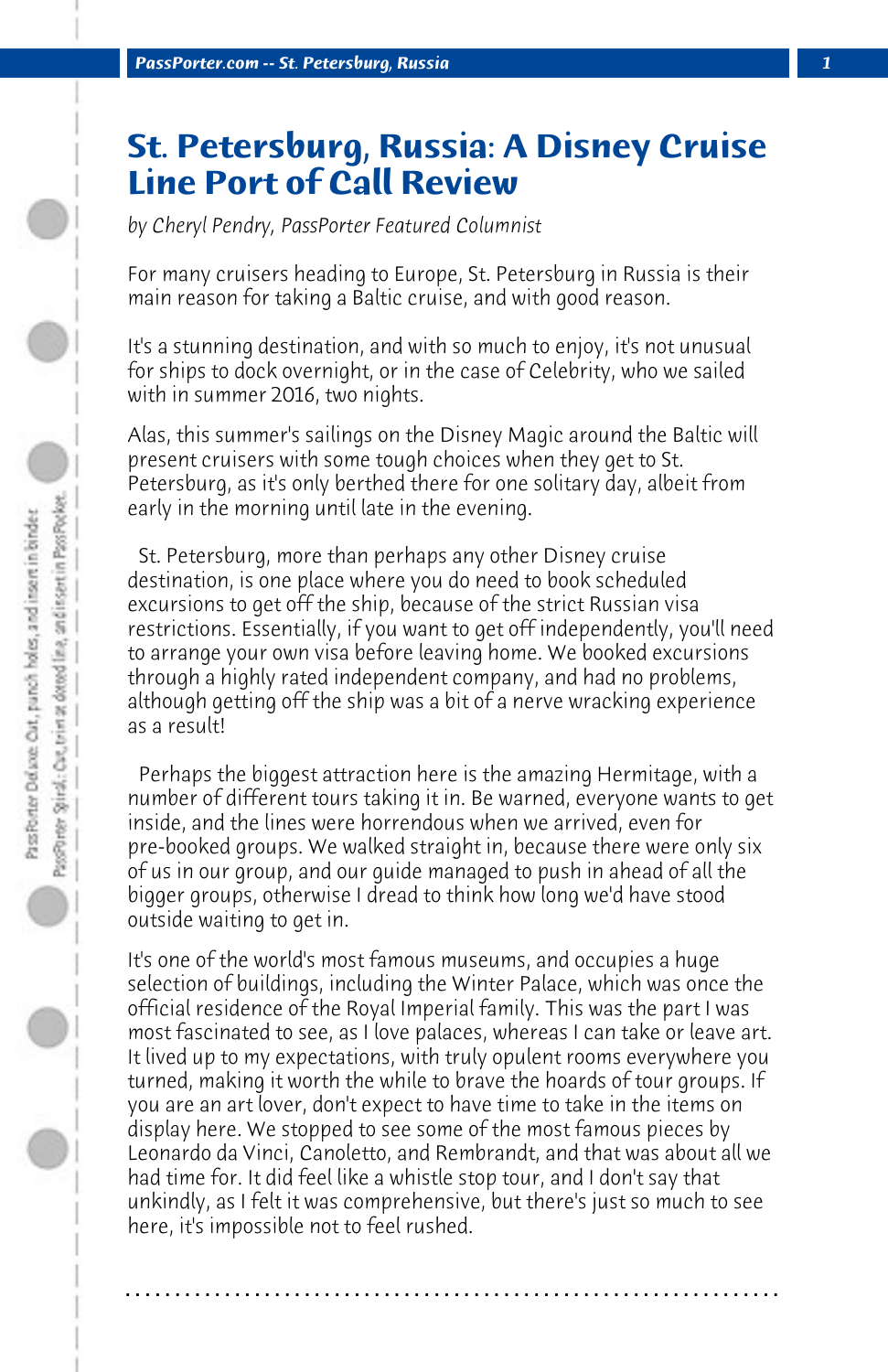The other major attraction that many people want to see is Catherine's Palace. It's not exactly near to the cruise terminal, and is about an hour's drive, but it's worth it for what awaits you. It was built for Tsarina Elizabeth, who named it after her mother, Catherine I. Catherine the Great then redesigned the interior during her reign, and wow, what a superb job she did! The highlight for me was the spectacular Great Hall, although it's best known for the Amber Room. I was personally very disappointed to discover it was a recreation, rather than an original. While it took my breath away with all the different colors of amber, I had no idea of its history. Apparently the original amber was taken by the Germans in World War II, and was never seen again.

 The Peterhof Parks also feature in a number of Disney's shore excursion offerings, and this was our first stop before we saw Catherine's Palace. They were designed by a French architect, and immediately reminded us of Versailles, and just like the French palatial park, fountains are the stars of the show here as well. They begin at 11:00am, and our tour was timed to get us there just as they kicked in. It was beautiful to watch, but like the other major tourist attractions here, it was packed. I guess it's got something to do with the huge number of visitors that flock in on cruise ships, with three or four often in port.

 Despite all of these big attractions, one of the places I wanted to visit was the Church on Spilled Blood, a spectacular Russian church, with the familiar brightly colored domes. It has a colored past as well, given it got its name after Tsar Alexander II was assassinated here by a suicide bomber. It's beautifully decorated inside, to the point where you almost can't take in all the detail, and definitely well worth seeing.

 Something else we were able to do during our two days in St. Petersburg (we spent our middle day visiting Moscow, which was a completely unforgettable experience!) was a city cruise sightseeing tour, and Disney have an evening version on offer. It certainly provided a unique perspective, as you see things from below. The city is often referred to as the Venice of the North, and as we travelled around on the canals, we could see why, as they form an extensive network.

 One of the other excursions takes in the Peter and Paul Fortress, which wasn't really on my radar before our cruise, but I was so glad our tour included it, as the cathedral here is the last burial place for various Russian Emperors and Empresses. Despite its looks from outside (we quickly learnt that you can't judge a building from its exterior in St. Petersburg), it was extremely ornate inside, with most items made of gold!

**. . . . . . . . . . . . . . . . . . . . . . . . . . . . . . . . . . . . . . . . . . . . . . . . . . . . . . . . . . . . . . . . . .**